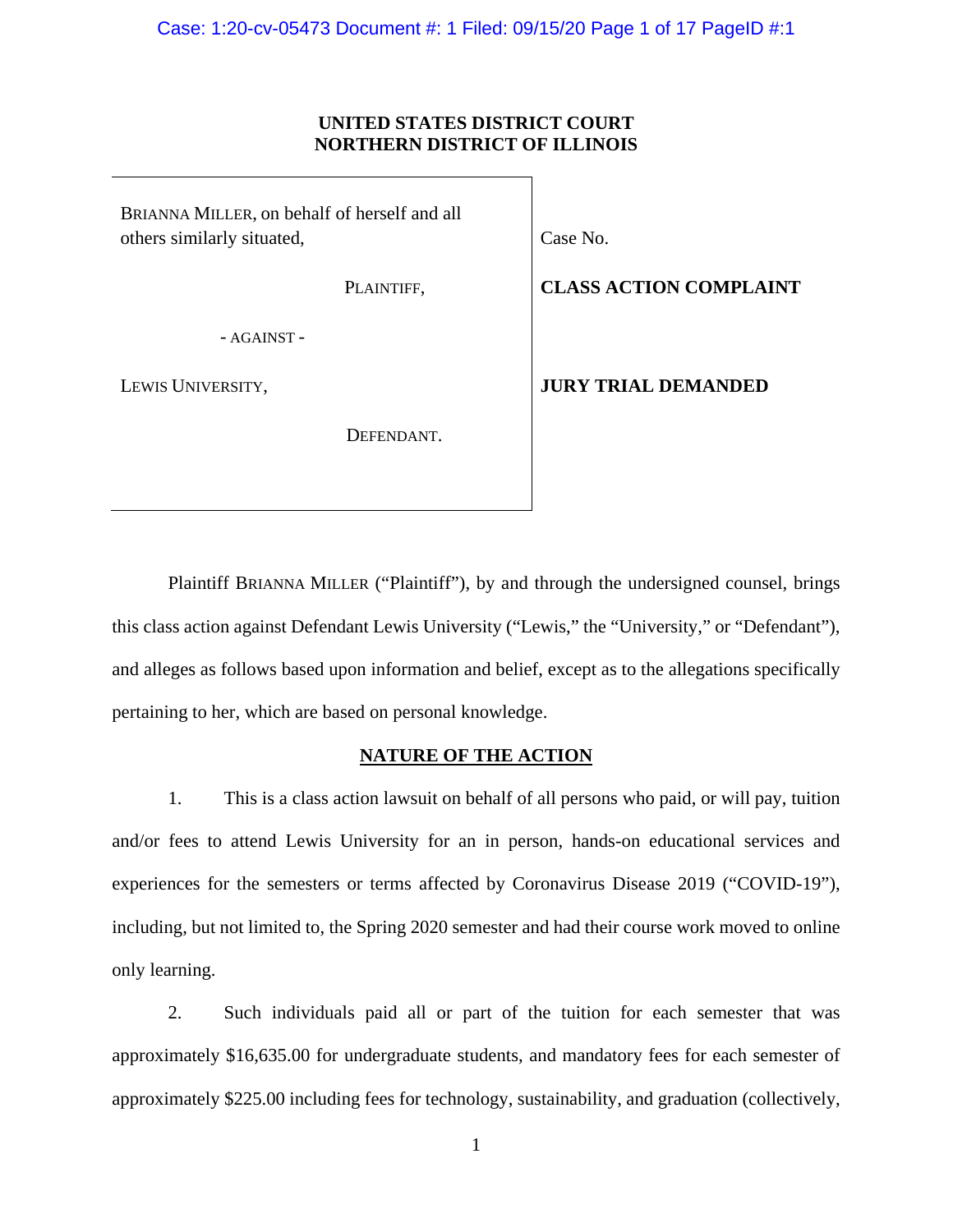### Case: 1:20-cv-05473 Document #: 1 Filed: 09/15/20 Page 2 of 17 PageID #:2

the "Mandatory Fees").

3. Lewis has not refunded any amount of the tuition or any of the Mandatory Fees, even though it has implemented online only distance learning starting in or around March 12, 2020.

4. Because of the University's response to the COVID-19 pandemic, on or about March 12, 2020, the University also stopped providing services or facilities the Mandatory Fees were intended to cover.

5. The University's failure to provide the services for which tuition and the Mandatory Fees were intended to cover since approximately March 12, 2020 is a breach of the contracts between the University and Plaintiff and the members of the Class and is unjust.

6. In short, Plaintiff and the members of the Class have paid for tuition for a first-rate education and an on-campus, in-person educational experiences, with all the appurtenant benefits offered by a first-rate University and were provided a materially deficient and insufficient alternative, which constitutes a breach of the contracts entered into by Plaintiff with the University.

7. As to the Mandatory Fees, Plaintiff and the Class have paid fees for services and facilities which were simply not provided.

8. This failure also constitutes a breach of the contracts entered into by Plaintiff with the University.

9. Plaintiff seeks, for herself and Class members, the University's disgorgement and return of the pro-rated portion of its tuition and Mandatory Fees, proportionate to the reduction in benefits contracted for provided by the University during the time in the respective semesters when the University closed and switched to online-only learning. The return of such amounts would compensate Plaintiff and the Class members for damages sustained by way of Defendant's breach.

10. Plaintiff seeks for herself and Class members protections including injunctive and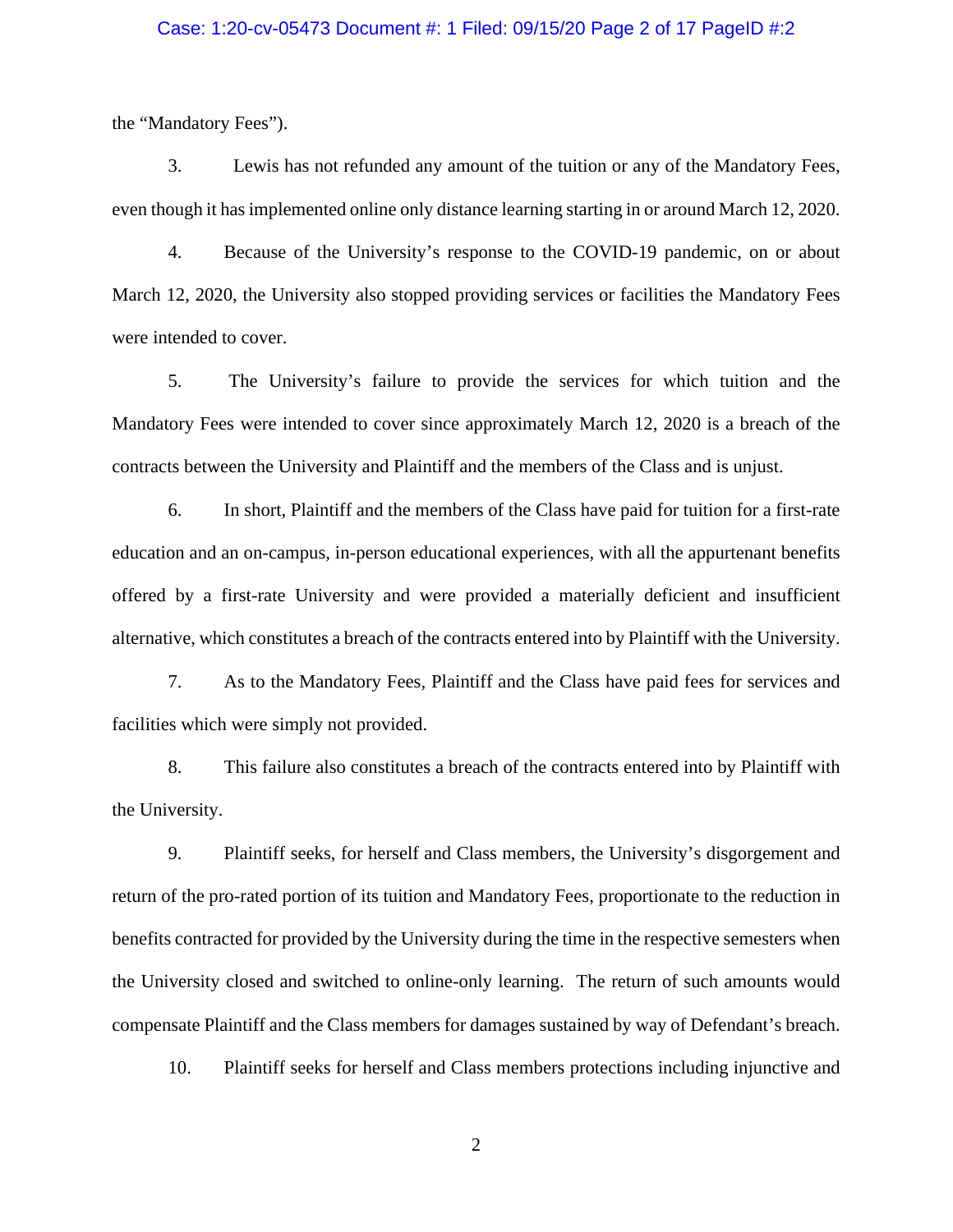### Case: 1:20-cv-05473 Document #: 1 Filed: 09/15/20 Page 3 of 17 PageID #:3

declaratory relief protecting Class Members from paying the full cost of tuition and fees during the pendency of the pandemic in light of the educational services, opportunities, and experiences Defendant can actually safely provide.

#### **PARTIES**

11. Plaintiff Brianna Miller was an undergraduate student during the Spring 2020 semester. For the Spring 2020 semester, Lewis charged Plaintiff approximately \$16,860.00 in tuition and Mandatory Fees, including a \$75.00 technology fee, a \$5.00 sustainability fees, and a \$145.00 graduation fee. Additionally, Lewis charged Plaintiff approximately \$5,810.00 for room and board fees and dinning fees.

12. Plaintiff Miller is a resident of Illinois.

13. Plaintiff Miller paid tuition and Mandatory Fees for in-person educational services, experiences, opportunities, and other related collegiate services. Plaintiff Miller has not been provided a pro-rated refund of the tuition for her in-person classes that were discontinued and moved online, or the Mandatory Fees she paid after the University's facilities were closed and events were cancelled.

14. Defendant Lewis is a private University in Romeoville, Illinois that was founded in 1932. The University offers numerous major fields for undergraduate students, as well as a number of graduate programs.

15. Defendant's undergraduate and graduate programs includes students from many, if not all, of the states in the country. Its principal campus is located in Romeoville, Illinois. Defendant is a citizen of Illinois.

### **JURISDICTION AND VENUE**

16. This Court has original jurisdiction under the Class Action Fairness Act, 28 U.S.C.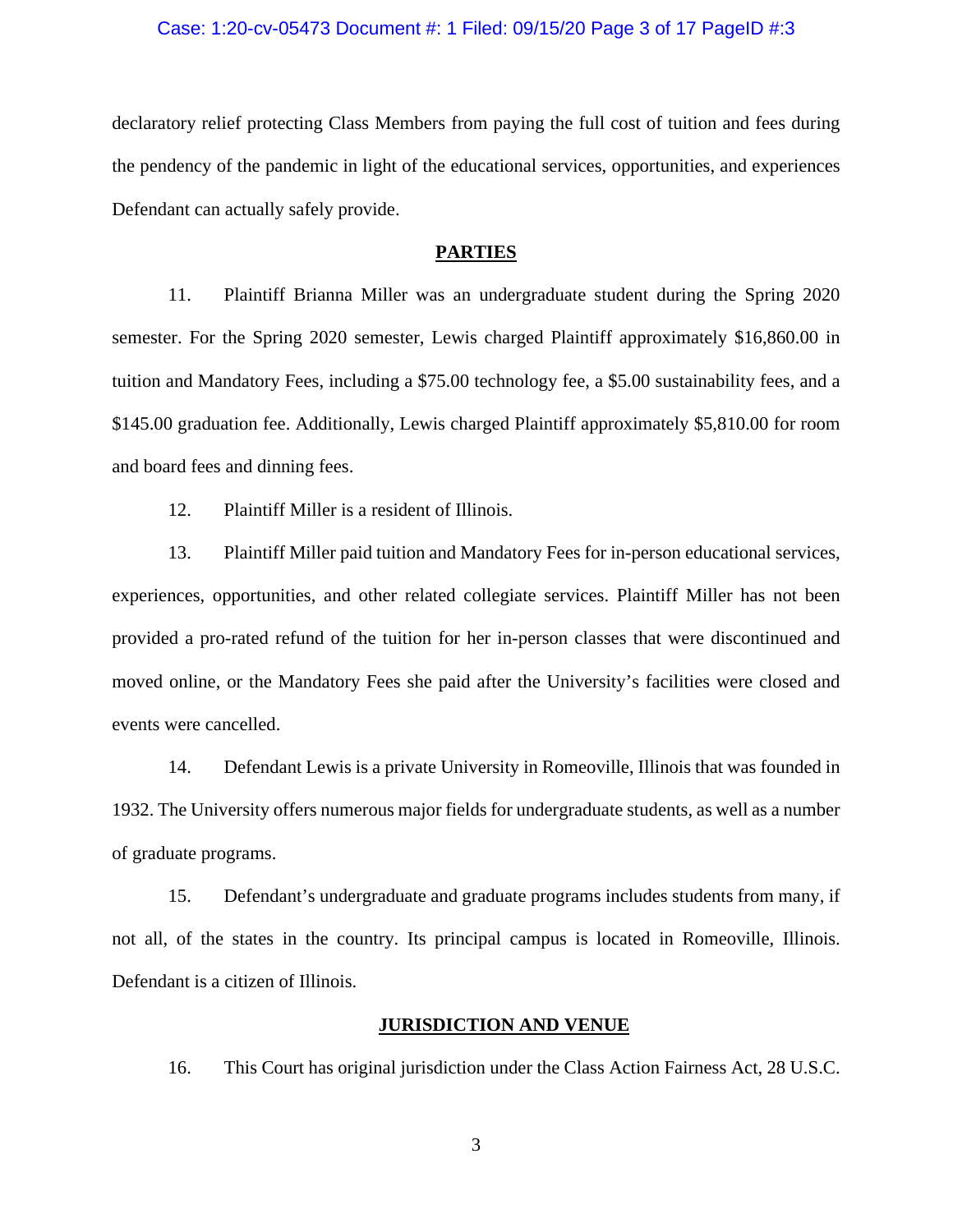### Case: 1:20-cv-05473 Document #: 1 Filed: 09/15/20 Page 4 of 17 PageID #:4

§ 1332(d)(2)(A), because the matter in controversy exceeds the sum or value of \$5,000,000, exclusive of interests and costs, and is a class action in which one or more of the other Class members are citizens of a State different from the Defendant.

17. This Court has personal jurisdiction over Defendant because it resides in this District.

18. Venue is proper in this District pursuant to 28 U.S.C. § 1391(b)(1), because Defendant resides in this District and is a resident of the state in which the District is located.

#### **FACTUAL ALLEGATIONS**.

19. Plaintiff and Class Members paid, or will pay, to attend Lewis's Spring 2020 semester and/or future semesters including tuition and the Mandatory Fees. The Spring 2020 semester started on January 13, 2020 and ended on or around May 9, 2020.

20. Tuition for the Spring semester at the University was approximately \$16,635.00 for undergraduate students, with an additional \$225.00 in Mandatory Fees. Similar charges were assessed for graduate students.

21. Plaintiff and the members of the Class paid tuition for the benefit of on-campus live interactive instruction and an on-campus educational experience throughout the semesters.

22. Throughout March 2020, the University made public announcements adjusting educational services and opportunities that affected Plaintiff.

23. The University has not held any in-person classes since March 12, 2020 for undergraduate students. All classes since March 12, 2020 have only been offered in a remote online format with no in-person instruction or interaction.

24. The University also announced that during the Spring 2020 semester it would give the option to students to elect to take all in-person class, that were moved on-line, on a more lenient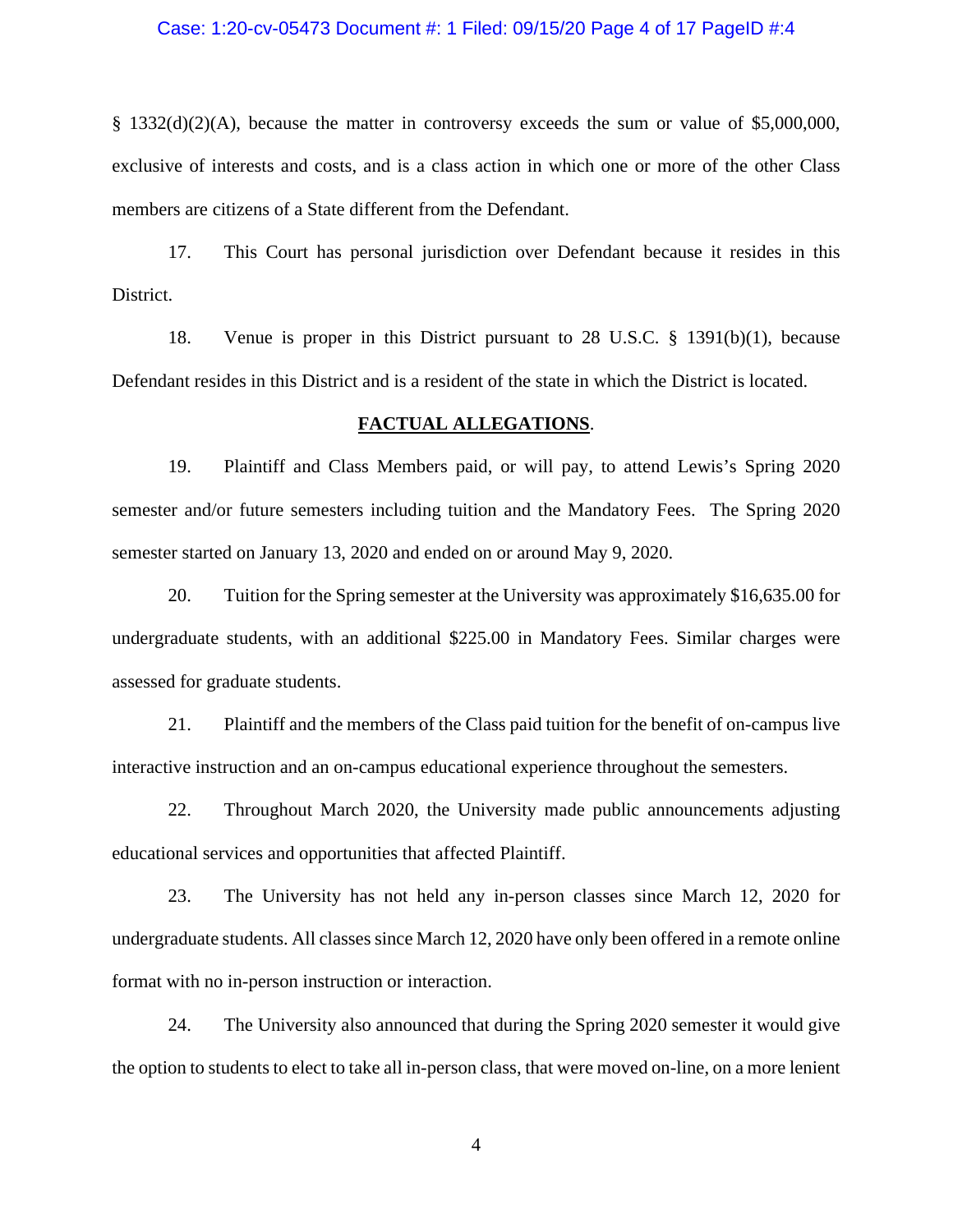### Case: 1:20-cv-05473 Document #: 1 Filed: 09/15/20 Page 5 of 17 PageID #:5

"Pass/No Pass" grading scale instead of the traditional letter grading system (A/B/C/D/F) used for in-person classes.

25. Most of the services for which the Mandatory Fees were assessed were also terminated or cancelled at or about this time, such as access to University health and wellness facilities, programs or services; fitness facilities; student events or sports; and an in-person commencement.

26. Lewis has not provided any reimbursement or refund information regarding tuition or the Mandatory Fees.

27. Students attending Lewis did not choose to attend an online only institution of higher learning, but instead chose to enroll in the University's in-person educational programs – with the understanding that Lewis would provide in person educational opportunities, services, and experiences.

28. On its website, Lewis markets the University's on-campus experience and opportunities as a benefit to students.

29. The University uses its website, promotional materials, circulars, admission papers, and publications to tout the benefit of being on campus and the education students will receive in its facilities.

30. The online learning options being offered to Lewis's students are sub-par in practically every aspect as compared to what the educational experience afforded Plaintiff and the members of the Class once was. This sub-par experience is a result of the reduction in benefits provided by the University. During the online portion of the Spring 2020 semester, Lewis used programs by which previously recorded lectures were posted online for students to view on their own or by virtual Zoom meetings. Therefore, there was a lack of classroom interaction among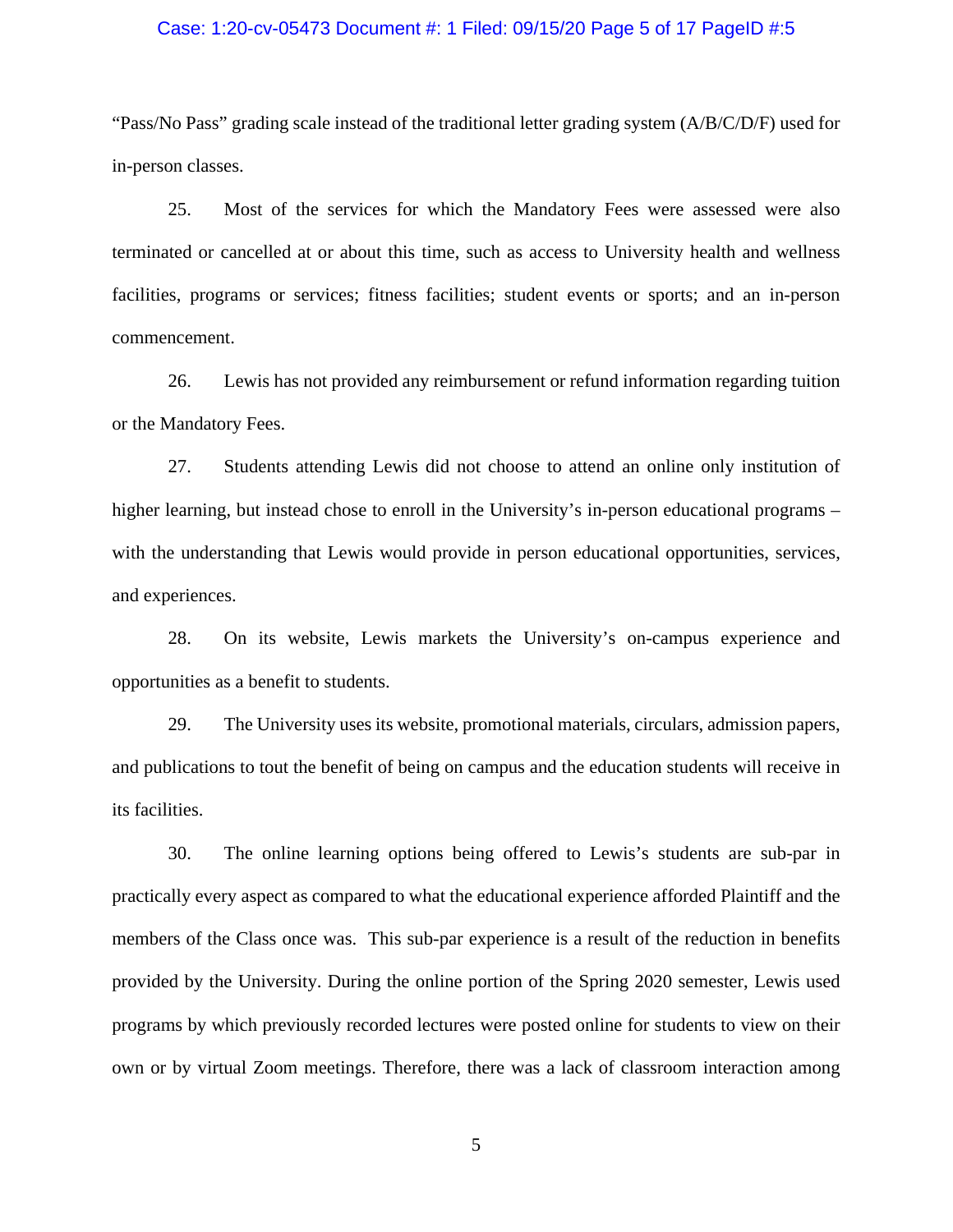### Case: 1:20-cv-05473 Document #: 1 Filed: 09/15/20 Page 6 of 17 PageID #:6

teachers and students, and among students that is instrumental in educational development and instruction.

31. The online formats being used by Lewis do not require memorization or the development of strong study skills given the absence of any possibility of being called on in class and the ability to consult books and other materials when taking exams. Further, the ability to receive a Pass/No Pass grade rather than a letter grade provides educational leniency that the students would not otherwise have with the in-person letter grading education that was paid for and expected.

32. Students, like Plaintiff, have been deprived of the opportunity for collaborative learning and in-person dialogue, feedback, and critique.

33. Access to facilities such as libraries, laboratories, computer labs, recitations, and study rooms, are integral to a University education.

34. Access to activities offered by campus life fosters intellectual and academic development and independence, and networking for future careers.

35. Lewis priced the tuition and Mandatory Fees based on the in person educational services, opportunities and experiences it was providing on campus.

36. The University has not made any refund of any portion of the tuition Plaintiff and the members of the Class paid for the semesters affected by Covid-19.

37. On students' tuition bills, the University asserts that if students leave the University with an unpaid balance, then the student "agrees to reimburse the fees of any collection agency ... and all costs and expenses, including reasonable attorney's fees, incurred in such collection efforts."

38. The University has not refunded any portion of the Mandatory Fees it collected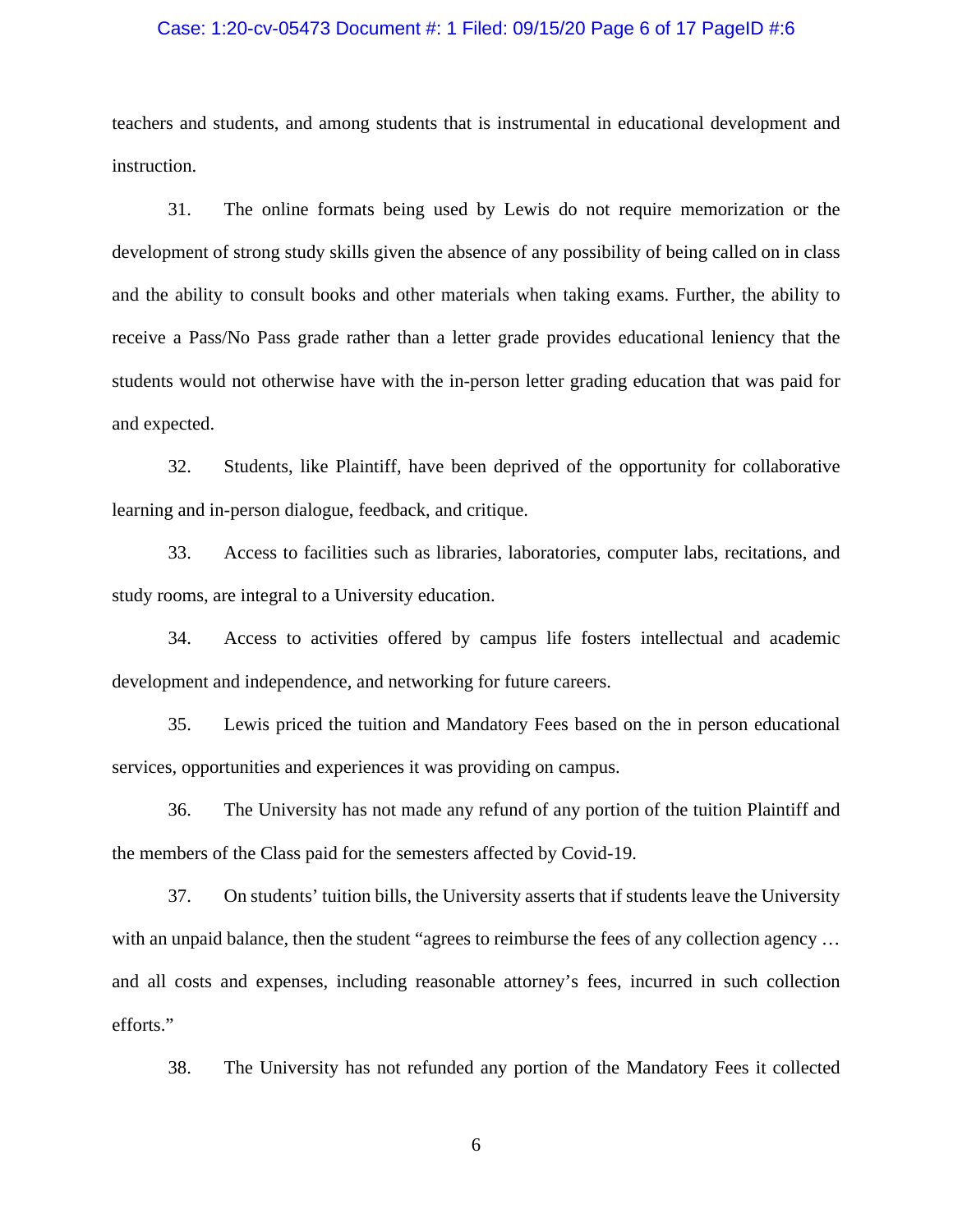### Case: 1:20-cv-05473 Document #: 1 Filed: 09/15/20 Page 7 of 17 PageID #:7

from Plaintiff and the members of the Class for the affected semester even though it closed or ceased operating the services and facilities for which the Mandatory Fees were intended to pay.

39. Plaintiff and the Class members are therefore entitled to a pro-rated refund of the tuition and Mandatory Fees they paid for the Spring 2020 semester equal to the reduction in benefits for the remaining days of that semester after classes moved from in-person to online and facilities were closed, and for the future semesters where in-person classes are cancelled and moved online.

40. Defendant's practice of failing to provide reimbursements for tuition and Mandatory Fees despite the diminished value of the education and other experiences that it provided, and the reduced benefits associated with the tuition and Mandatory Fees, as alleged herein, violates generally accepted principles of business conduct.

### **CLASS ACTION ALLEGATIONS**

41. Plaintiff brings this case individually and, pursuant to FRCP 23, on behalf of the class defined as:

> All persons who paid, or will pay, tuition and/or the Mandatory Fees for a student to attend in-person class(es) during the Spring 2020 or any other semester affected by Covid-19 at Lewis but had their class(es) moved to online learning (the "Class").

42. Plaintiff reserves the right to modify or amend the definition of the proposed Classes if necessary, before this Court determines whether certification is appropriate.

43. This action has been brought and may properly be maintained on behalf of the Class proposed herein under the criteria of FRCP 23.

44. The Class is so numerous that joinder of all members is impracticable. Although the precise number of Class members is unknown to Plaintiff, upon information and belief, the University had more than 6,400 undergraduate and graduate students enrolled for the 2019-2020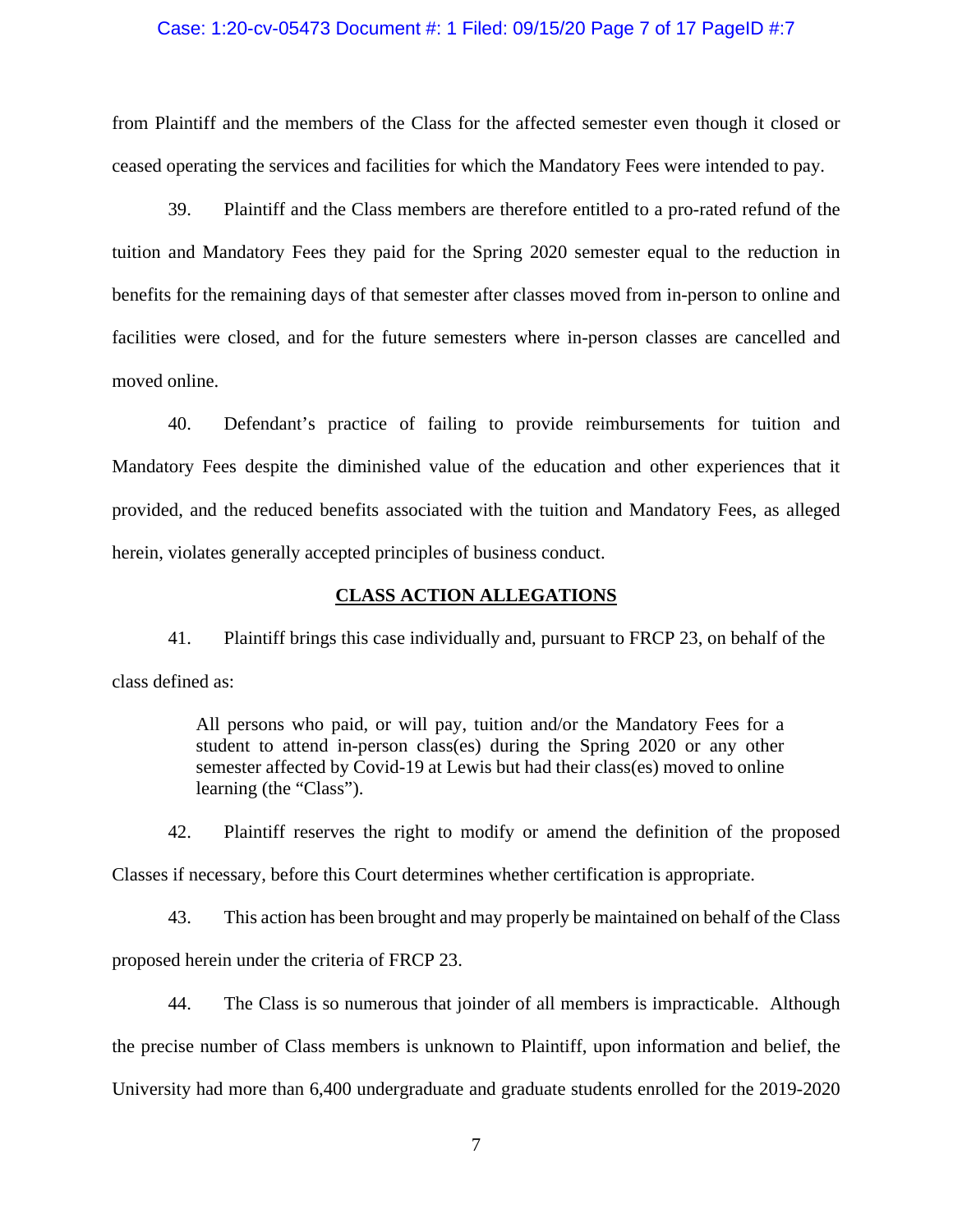### Case: 1:20-cv-05473 Document #: 1 Filed: 09/15/20 Page 8 of 17 PageID #:8

school year. The names and addresses of all such students are known to the University and can be identified through the University's records. Class members may be notified of the pendency of this action by recognized, Court-approved notice dissemination methods, which may include U.S. Mail, electronic mail, Internet postings, and/or published notice.

45. The questions here are ones of common or general interest such that there is a welldefined community of interest among the class members. These questions predominate over questions that may affect only individual members of the Class because Lewis has acted on grounds generally applicable to the Class. Such common legal or factual questions include, but are not limited to:

- a. Whether the University accepted money from Plaintiff and the Class members in exchange for the promise to provide an in-person and on-campus live education, as well as certain facilities and services throughout the semesters affected by Covid-19;
- b. Whether Defendant breached its contracts with Plaintiff and the members of the Class by failing to provide them with an in-person and on-campus live education after March 12, 2020;
- c. Whether Defendant breached its contracts with Plaintiff and the Class by failing to provide the services and facilities to which the Mandatory Fees pertained after mid-March 2020; and
- d. Whether Defendant breached the covenant of good faith and fair dealing with Plaintiff and the members of the Class by failing to provide them with an in-person and on-campus live education after March 12, 2020;
- e. Whether Defendant breached the covenant of good faith and fair dealing with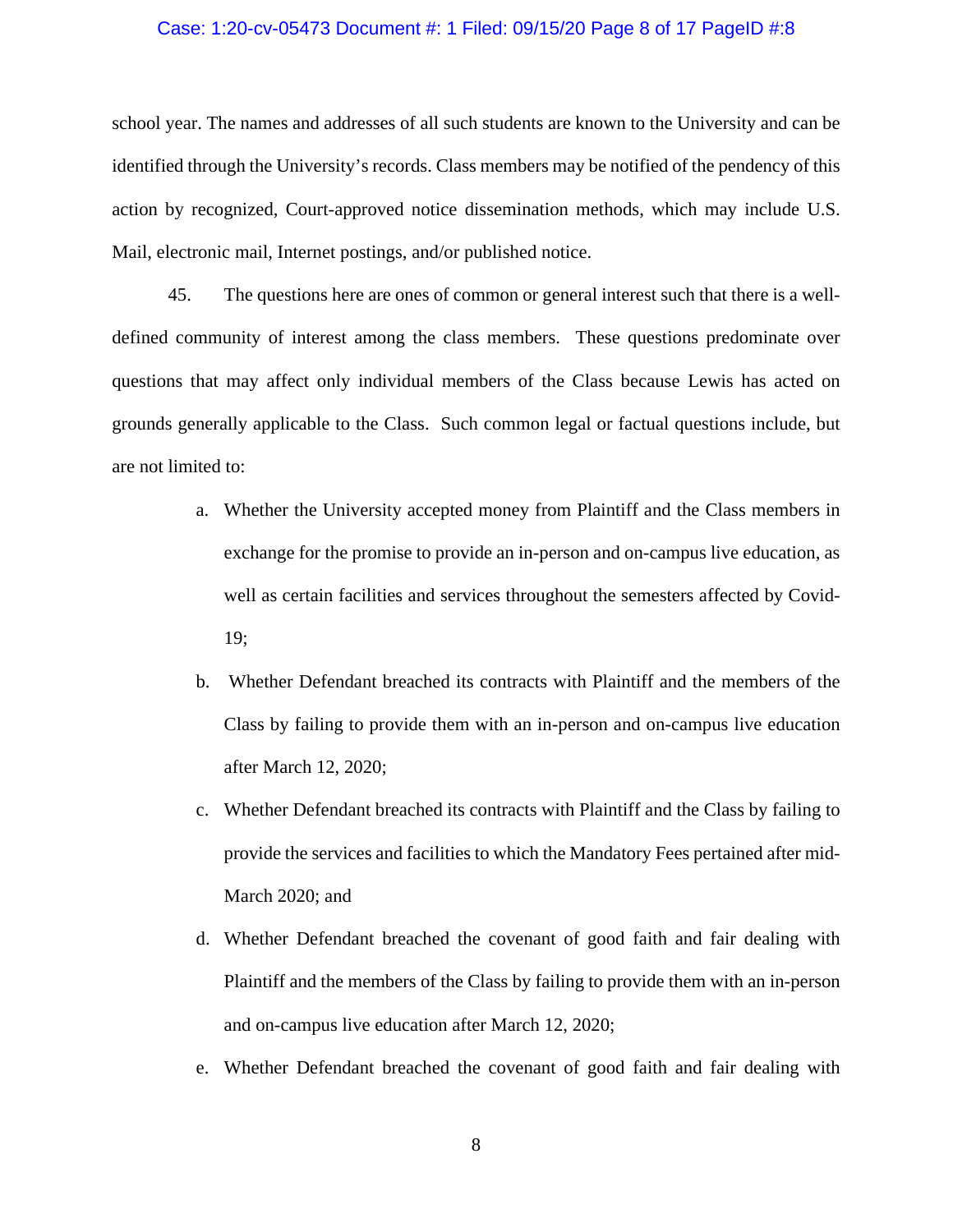## Case: 1:20-cv-05473 Document #: 1 Filed: 09/15/20 Page 9 of 17 PageID #:9

Plaintiff and the members of the Class by failing to provide the services and facilities to which the Mandatory Fees pertained after mid-March 2020;

- f. Whether Defendant is unjustly enriched by retaining all of the tuition and Mandatory Fees during the semester when the University has been closed, and Plaintiff and the members of the Class have been denied an in-person and oncampus live education and access and the services and facilities for which the Mandatory Fees were paid;
- g. Whether Defendant intentionally interfered with the rights of the Plaintiff and the Class when it cancelled all in-person classes and only provided a remote online format, cancelled all on-campus events, strongly encouraged students to stay away from campus, and discontinued services for which the Mandatory Fees were intended to pay, all while retaining the tuition and Mandatory Fees paid by Plaintiff and the Class; and
- h. The amount of damages and other relief to be awarded to Plaintiff and the Class members.

46. Plaintiff's claims are typical of the claims of the members of the Class because Plaintiff and the other Class members each contracted with Defendant for it to provide an in-person and on-campus live education for the tuition they paid and the services and facilities for the Mandatory Fees that they paid, that the University stopped providing in mid-March.

- 47. Plaintiff is a more than adequate class representative. In particular:
	- a) Plaintiff is committed to the vigorous prosecution of this action on behalf of herself and all others similarly situated and has retained competent counsel experienced in the prosecution of class actions and, in particular, class action litigation;
	- b) because her interests do not conflict with the interests of the other Class members who she seeks to represent;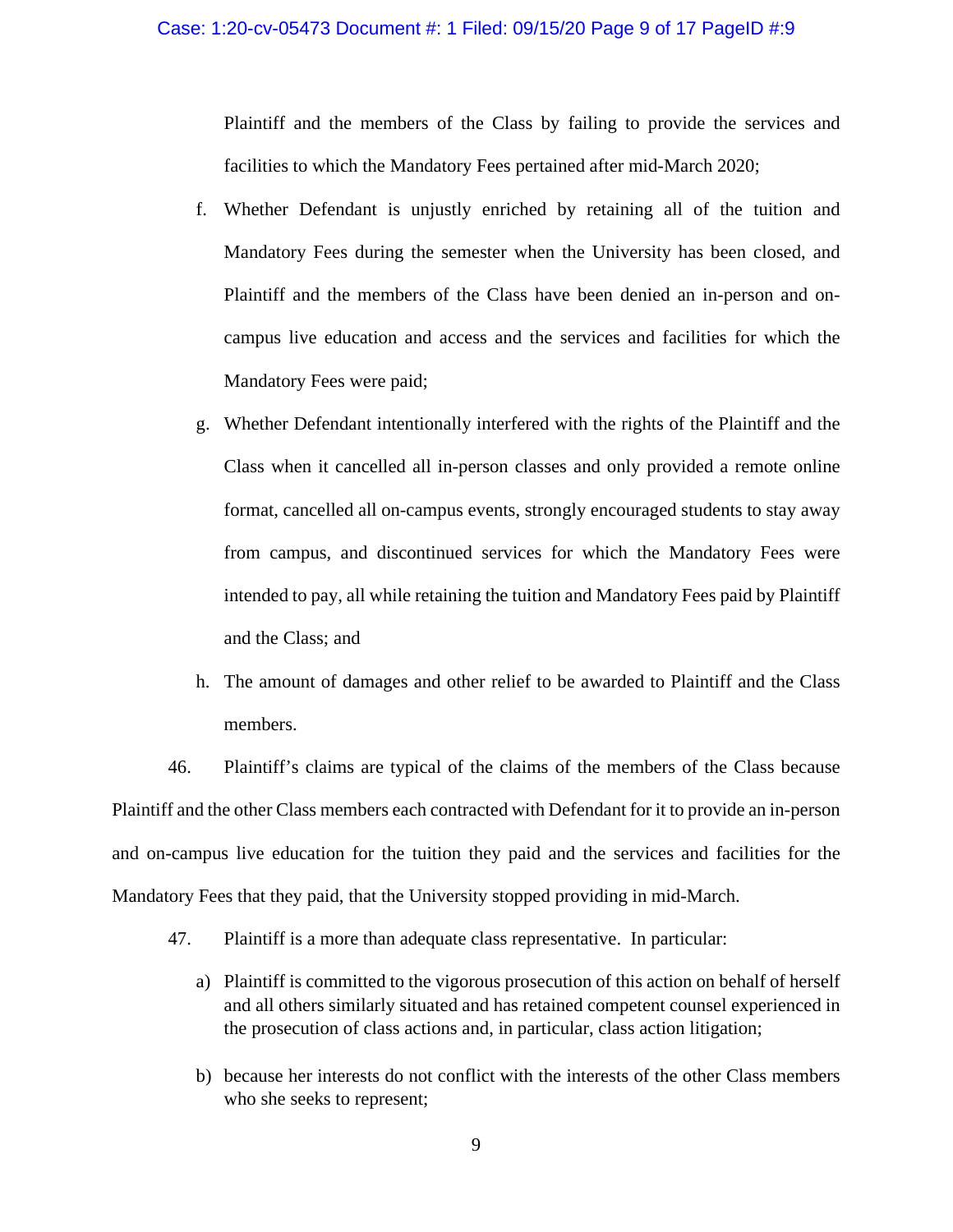- c) no difficulty is anticipated in the management of this litigation as a class action; and
- d) Plaintiff's legal counsel has the financial and legal resources to meet the substantial costs and legal issues associated with this type of litigation.

48. Class members' interests will be fairly and adequately protected by Plaintiff and her counsel.

49. It is impracticable to bring members of the Classes individual claims before the Court. Class treatment permits a large number of similarly situated persons or entities to prosecute their common claims in a single forum simultaneously, efficiently, and without the unnecessary duplication of evidence, effort, expense, or the possibility of inconsistent or contradictory judgments that numerous individual actions would engender. The benefits of the class mechanism, including providing injured persons or entities with a method for obtaining redress on claims that might not be practicable to pursue individually, substantially outweigh any difficulties that may arise in the management of this class action. A class action is superior to other available methods for the fair and efficient adjudication of this litigation. The damages or financial detriment suffered by individual Class members are relatively small compared to the burden and expense of individual litigation of their claims against the University. It would, thus, be virtually impossible for the Class, on an individual basis, to obtain effective redress for the wrongs committed against them. Furthermore, individualized litigation would create the danger of inconsistent or contradictory judgments arising from the same set of facts. Individualized litigation would also increase the delay and expense to all parties and the court system from the issues raised by this action. By contrast, the class action device provides the benefits of adjudication of these issues in a single proceeding, economies of scale, and comprehensive supervision by a single court, and presents no unusual management difficulties under the circumstances.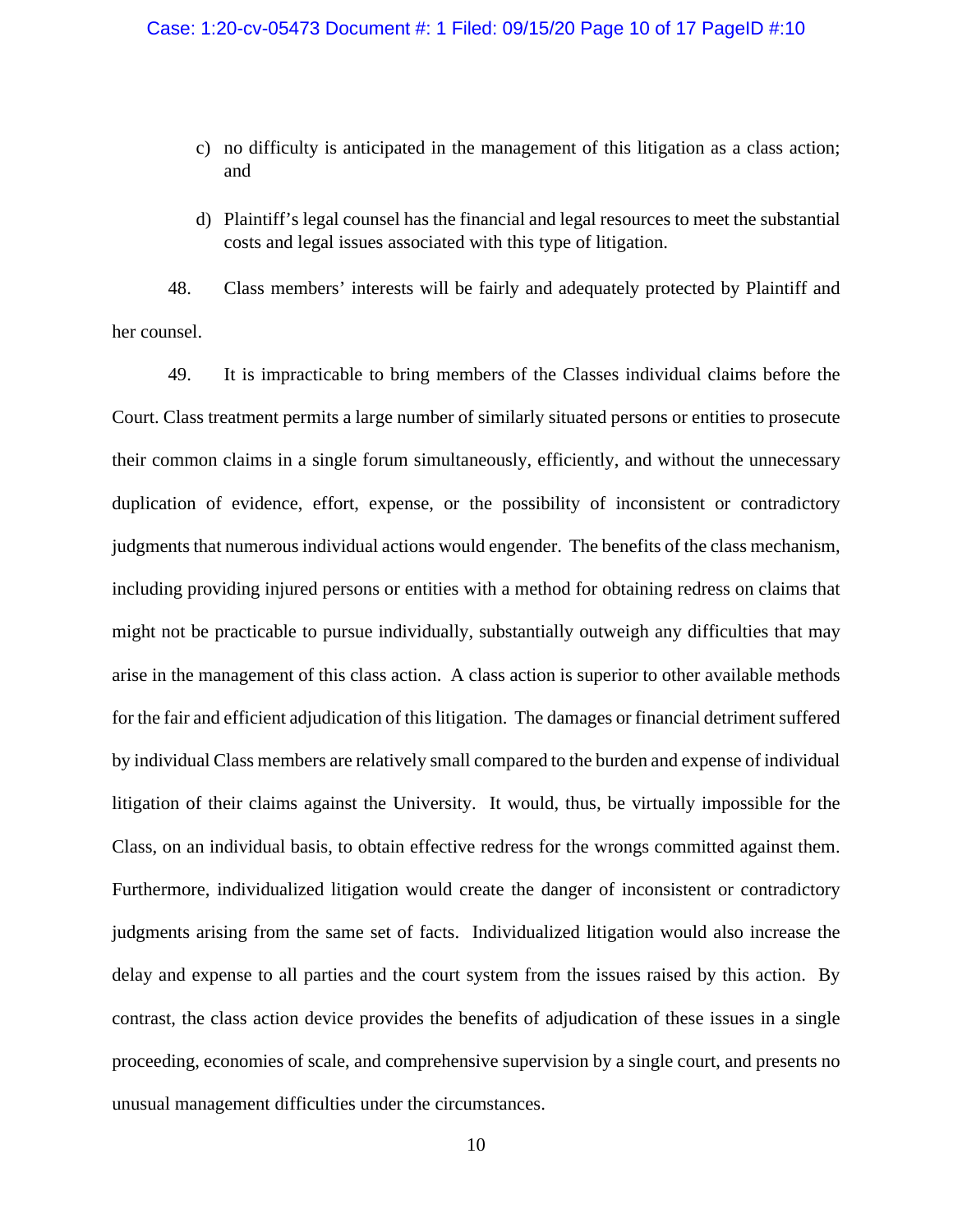### Case: 1:20-cv-05473 Document #: 1 Filed: 09/15/20 Page 11 of 17 PageID #:11

50. Plaintiff also seeks class certification for injunctive and declaratory relief under FRCP 23(b)(2) and (b)(3), at the appropriate juncture.

## **FIRST CLAIM FOR RELIEF BREACH OF CONTRACT (On Behalf of Plaintiff and the Class)**

51. Plaintiff repeats and re-alleges the factual allegations above, as if fully alleged herein, including those made in paragraphs 1 through 50 above.

52. Plaintiff brings this claim individually and on behalf of the members of the Class.

53. By paying the University's tuition and its Mandatory Fees for the Spring, and Summer 2020 semesters, the University agreed to, among other things, provide an in-person and on-campus live education as well as the services and facilities to which the Mandatory Fees they paid pertained throughout those semesters. As a result, Plaintiff and each member of the Class entered into a binding contract with the University.

54. Lewis has held that its in-person educational opportunities, experiences, and services are of substantial value.

55. Lewis has agreed to provide in-person educational opportunities, experiences, and services to enrolled students.

56. Lewis has promoted its in-person educational services as being valuable to students' educational experiences and their develop.

57. In marketing materials and other documents provided to the Named Plaintiff, Defendant promoted the value of the in-person education experiences, opportunities, and services that Defendant provided.

58. Defendant provided Plaintiff with an acceptance letter that the Named Plaintiff accepted based on the promise of in-person educational experiences, opportunities, and services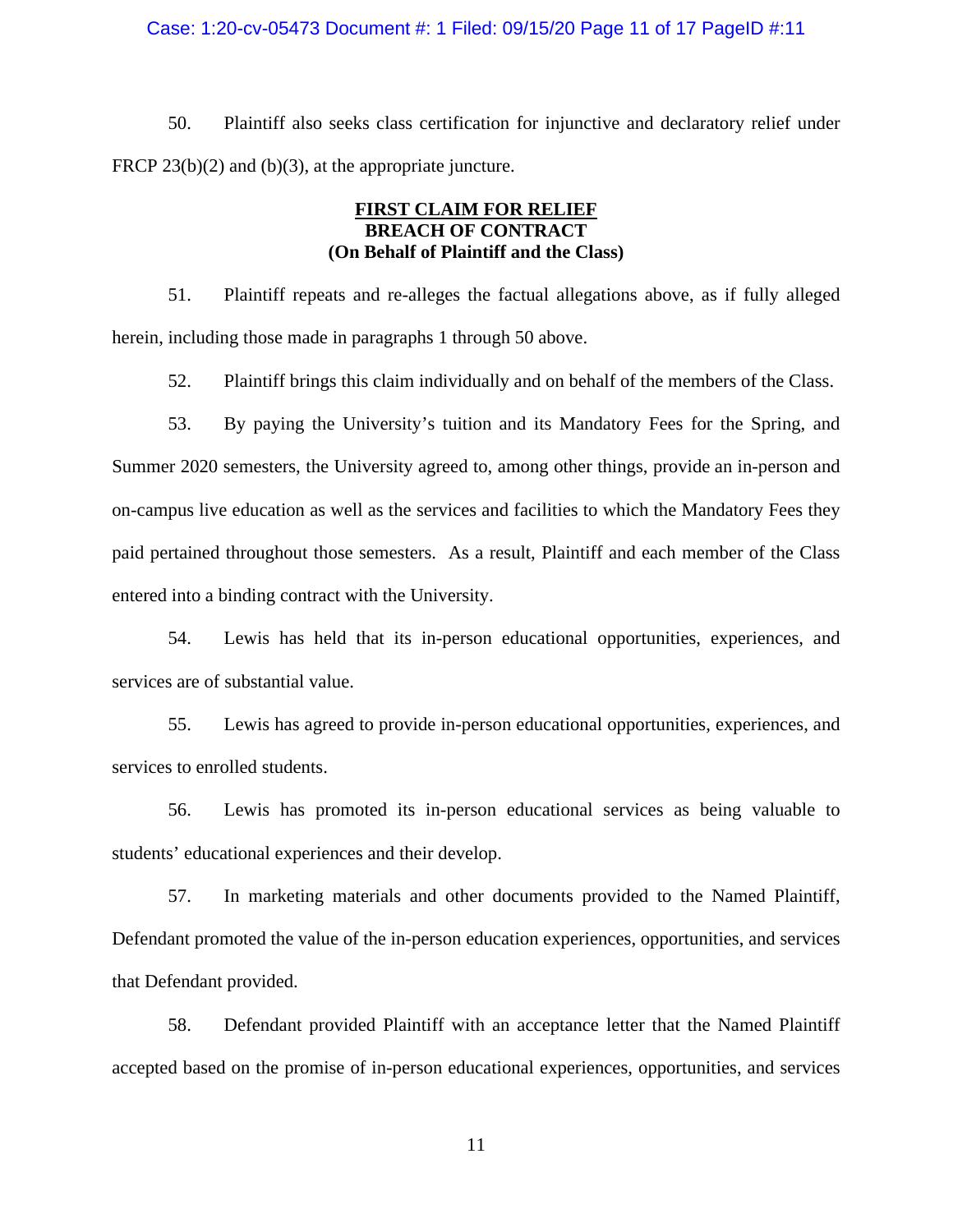### Case: 1:20-cv-05473 Document #: 1 Filed: 09/15/20 Page 12 of 17 PageID #:12

that Defendant would provide.

59. The University has breached its contract with Plaintiff and the Class by failing to provide the promised in-person and on-campus live education as well as the services and facilities to which the Mandatory Fees pertained throughout the semesters affected by Covid-19, yet has retained monies paid by Plaintiff and the Class for a live in-person education and access to these services and facilities during these semesters.

60. Plaintiff and the members of the Class have therefore been denied the benefit of their bargain.

61. Plaintiff and members of the putative Classes have performed all of the obligations on them pursuant to their agreement – including by making such payments or securing student loans or scholarships to pay for such education.

62. Plaintiff and the members of the Class have suffered damage as a direct and proximate result of the University's breach in the amount of the prorated portion of the tuition and Mandatory Fees they each paid equal to the reduction in benefit provided during the portion of time the semesters affected by Covid-19 in which in-person classes were discontinued and facilities were closed by the University.

63. The University should return such portions of the tuition and Mandatory Fees to Plaintiff and each Class Member.

# **SECOND CLAIM FOR RELIEF UNJUST ENRICHMENT (On Behalf of Plaintiff and the Class)**

64. Plaintiff incorporates the allegations by reference as if fully set forth herein, including those made in paragraphs 1 through 50 above.

65. Plaintiff brings this claim individually and on behalf of the members of the Class,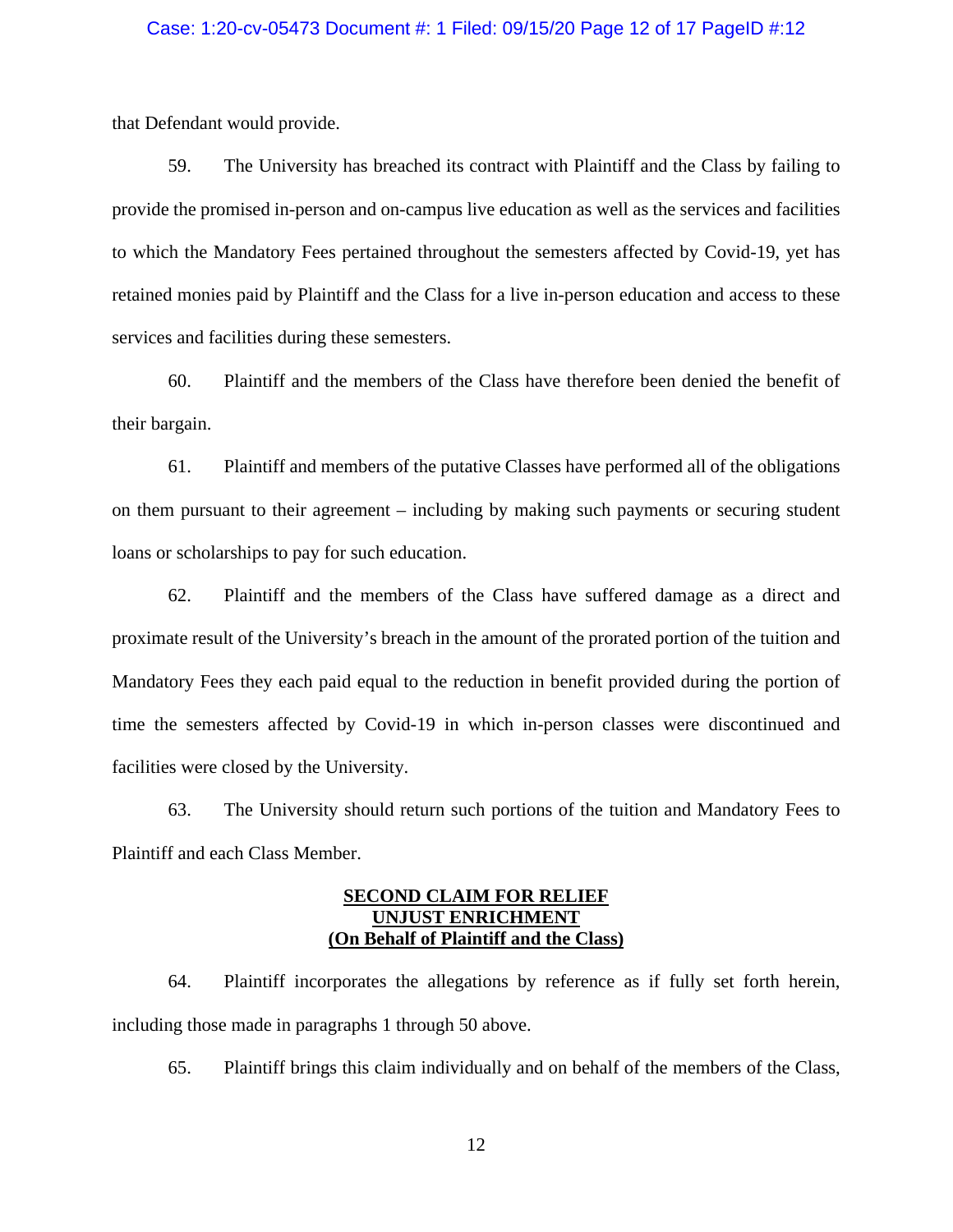### Case: 1:20-cv-05473 Document #: 1 Filed: 09/15/20 Page 13 of 17 PageID #:13

in the alternative to the First Cause of Action.

66. By paying the University's tuition and its Mandatory Fees for the Spring semester, the University agreed to, among other things, provide an in-person and on-campus live education as well as the services and facilities to which the Mandatory Fees they paid pertained throughout the semester.

67. Defendant has retained the benefits of the amount of tuition and Mandatory Fees that Plaintiff has provided – without providing the benefits that Plaintiff is owed.

68. For example, Defendant failed to provide Plaintiff and Class Members access to any on-campus facility after in or around March 12, 2020. Yet Defendant assessed Plaintiff with tuition and fees that covered the cost of upkeep and maintenance of such facilities, services, costs, and expenses.

69. Plaintiff was not able to access such facilities or services remotely.

70. Plaintiff paid tuition and Mandatory Fees with the expressed understanding that such costs included the in-person classes, services, opportunities, and experiences that Lewis has previously marketed, promoted, or made available prior to Covid-19.

71. Defendant has been unjustly enriched by Plaintiff's payment of tuition and Mandatory Fees.

72. Despite not being able to provide such services, Lewis failed to provide reimbursements for tuition and Mandatory Fees despite the reduction in benefit of the education and other experiences that it provided, and the reduced benefits associated with the Mandatory Fees.

73. The cost associated with operating the University have been lowered due to its transitioning to online only education and services. For instance, the cost of staff, maintenance,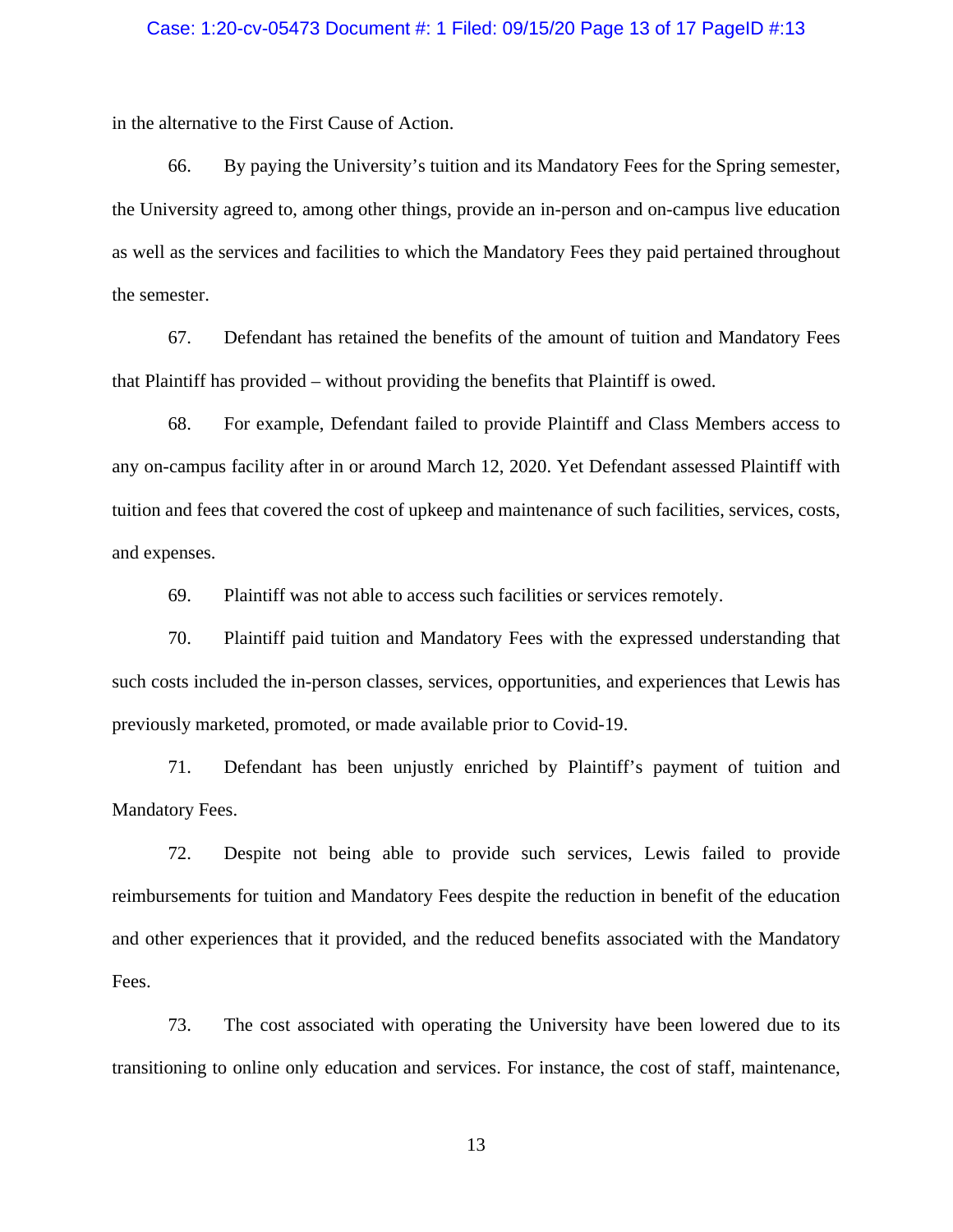#### Case: 1:20-cv-05473 Document #: 1 Filed: 09/15/20 Page 14 of 17 PageID #:14

utilities, and general overhead have decreased.

74. Plaintiff and members of the Class have sustained monetary damages as a result of each of Defendant's breaches of the covenant of good faith and fair dealing.

75. Defendant's acts were unjust for it to keep money for services it did not render.

### **THIRD CAUSE OF ACTION CONVERSION (On Behalf of Plaintiff and the Class)**

76. Plaintiff repeats and re-alleges the factual allegations above, as if fully alleged herein, including those made in paragraphs 1 through 50 above.

77. In the alternative to the First Claim For Relief, Plaintiff brings this claim individually and on behalf of the members of the Class.

78. Plaintiff and members of the Class provided the University with property in the form of funds (tuition and Mandatory Fees), to be in exchange for in-person, on-campus services, facilities and face to face instruction.

79. The University exercises control over Plaintiff's and Class members' property.

80. The University intentionally interfered with Plaintiff's and the Class members' property when it unilaterally moved all in-person classes to a remote online format, cancelled all on-campus events, strongly encouraged students to stay away from campus, and discontinued services for which the Mandatory Fees were intended to pay, all while retaining the tuition and Mandatory Fees paid by Plaintiff and the Class.

81. Class members demanded the return of their property proportionate to the reduction in benefit for education and services during each semester when in-person and on-campus live education, and access to the University's services and facilities were unavailable.

82. The University's retention of the tuition and Mandatory Fees paid by Plaintiff and the Class without providing the services for which they paid, deprived Plaintiff and Class of the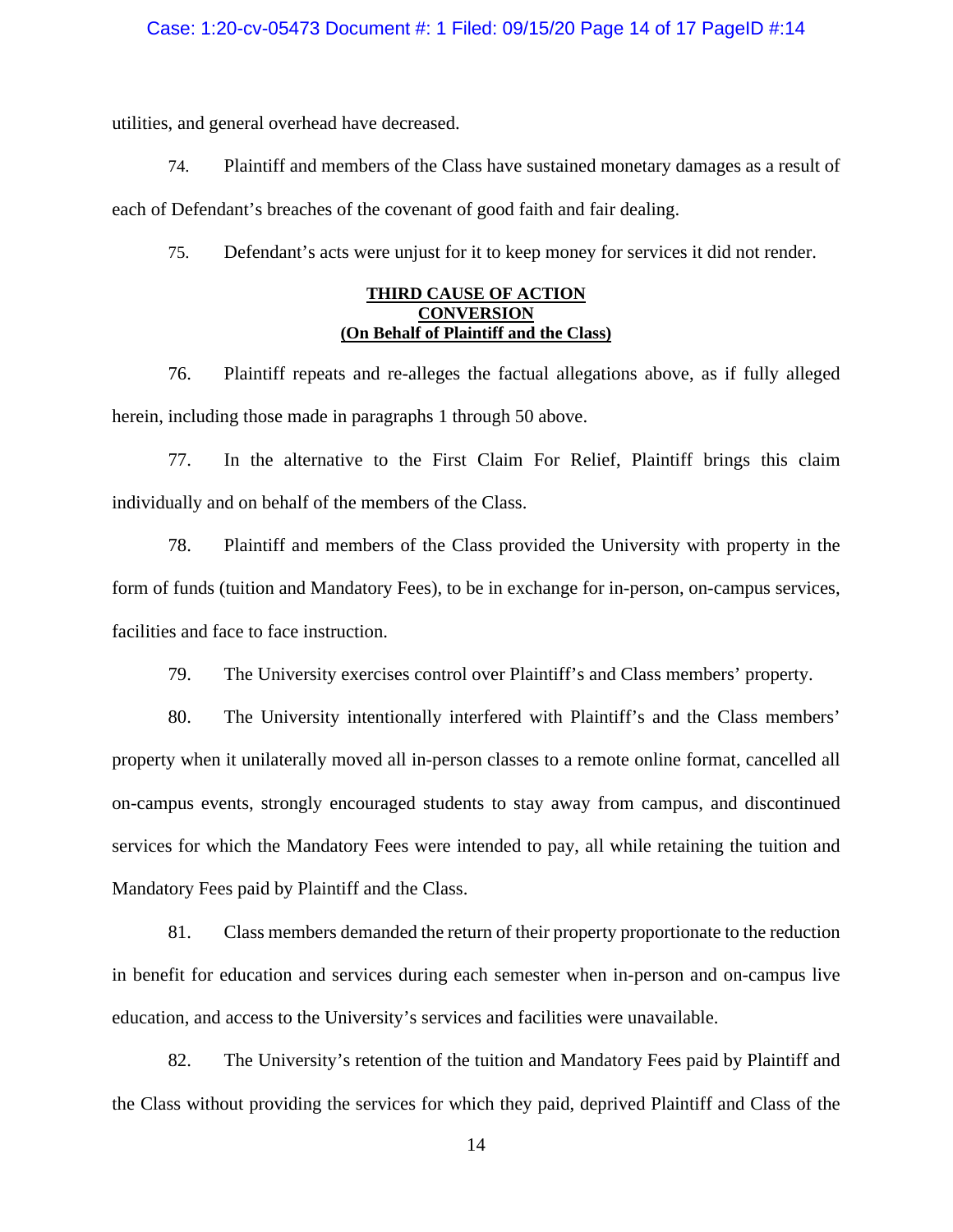#### Case: 1:20-cv-05473 Document #: 1 Filed: 09/15/20 Page 15 of 17 PageID #:15

benefits for which the tuition and Mandatory Fees were paid, and of their funds paid for those benefits.

83. Plaintiff and the Class members are entitled to the return of the pro-rated amounts of tuition and Mandatory Fees each paid equal to the reduction in benefit for education and services during each semester when in-person and on-campus live education, and access to the University's services and facilities were unavailable.

### **PRAYER FOR RELIEF**

WHEREFORE, Plaintiff respectfully requests that judgment be entered in favor of Plaintiff and the Class against Defendant as follows:

- (a) For an order certifying the Class under the FRCP and naming Plaintiff as representative of the Class and Plaintiff's attorneys as Class Counsel to represent the Class;
- (b) For an order finding in favor of Plaintiff and the Class on all counts asserted herein;
- (c) For compensatory damages in an amount to be determined by the trier of fact;
- (d) For an order compelling disgorgement of the ill-gotten gains derived by Defendant from its misconduct;
- (e) For an order of restitution and all other forms of equitable monetary relief;
- (f) For an order awarding Plaintiff's reasonable attorneys' fees, costs, and expenses;
- (g) For an order awarding pre- and post-judgment interest on any amounts awarded; and,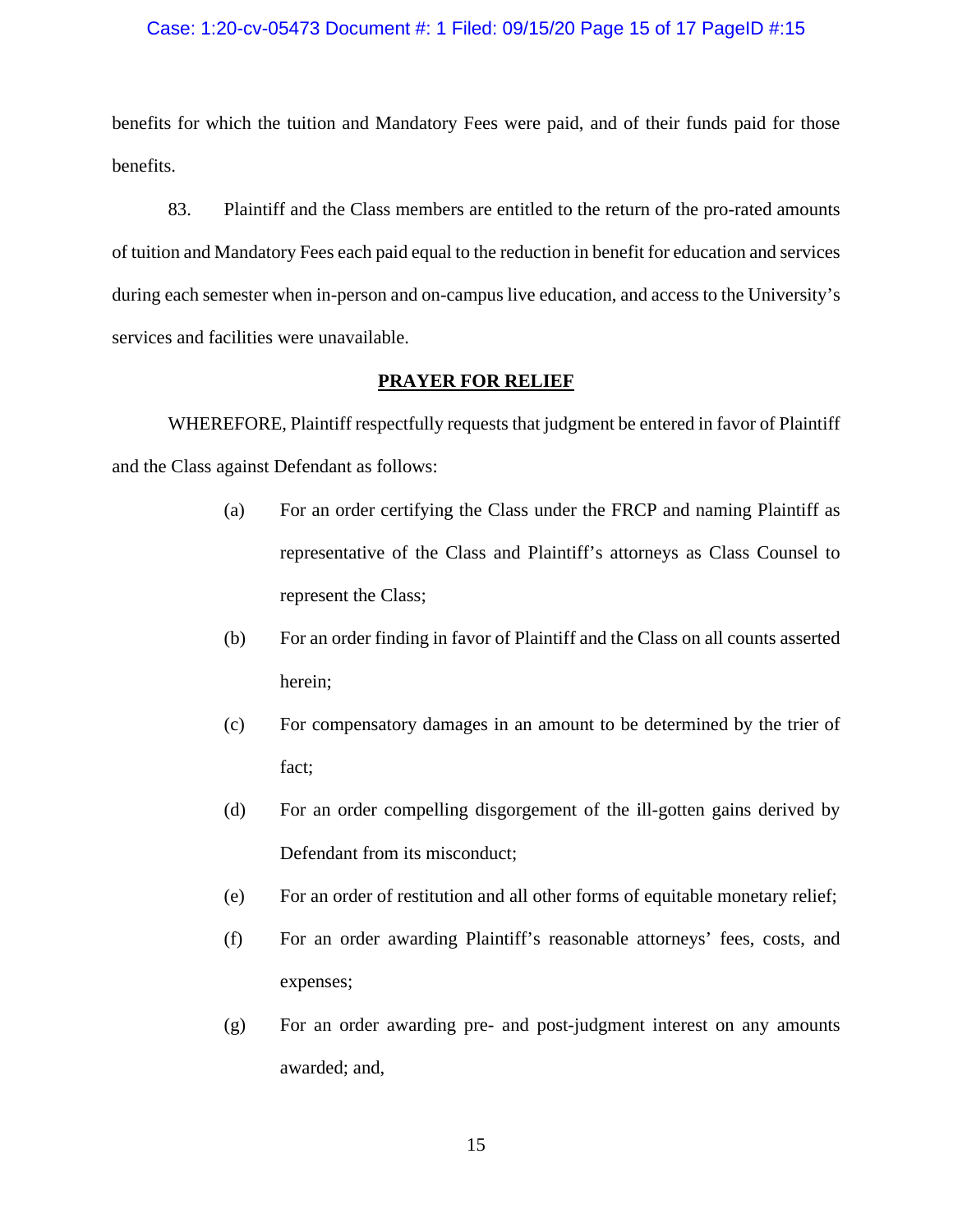(h) For an order awarding such other and further relief as may be just and proper, including injunctive relief and declaratory relief.

# **DEMAND FOR TRIAL BY JURY**

Plaintiff demands a trial by jury of any and all issues in this action so triable of right.

Dated: September 15, 2020 Respectfully submitted,

*/s/ Katrina Carroll* Katrina Carroll Kyle A. Shamberg Nicholas R. Lange **CARLSON LYNCH LLP** 111 West Washington Street, Suite 1240 Chicago, Illinois 60602 (312) 750-1265 kcarroll@carlsonlynch.com kshamberg@carlsonlynch.com nlange@carlsonlynch.com

Edward Ciolko James P. McGraw **CARLSON LYNCH LLP** 1133 Penn Avenue 5th Floor Pittsburgh, PA 15222 Office: (412) 322-9243 Fax: (412) 231-0246 eciolko@carlsonlynch.com jmcgraw@carlsonlynch.com

Jeffrey K. Brown, Esq. *(To apply Pro Hac Vice)* Michael A. Tompkins, Esq. *(To apply Pro Hac Vice)* Brett R. Cohen, Esq. *(To apply Pro Hac Vice)* **LEEDS BROWN LAW, P.C.** One Old Country Road, Suite 347 Carle Place, NY 11514 (516) 873-9550 jbrown@leedsbrownlaw.com mtompkins@leedsbrownlaw.com bcohen@leedsbrownlaw.com